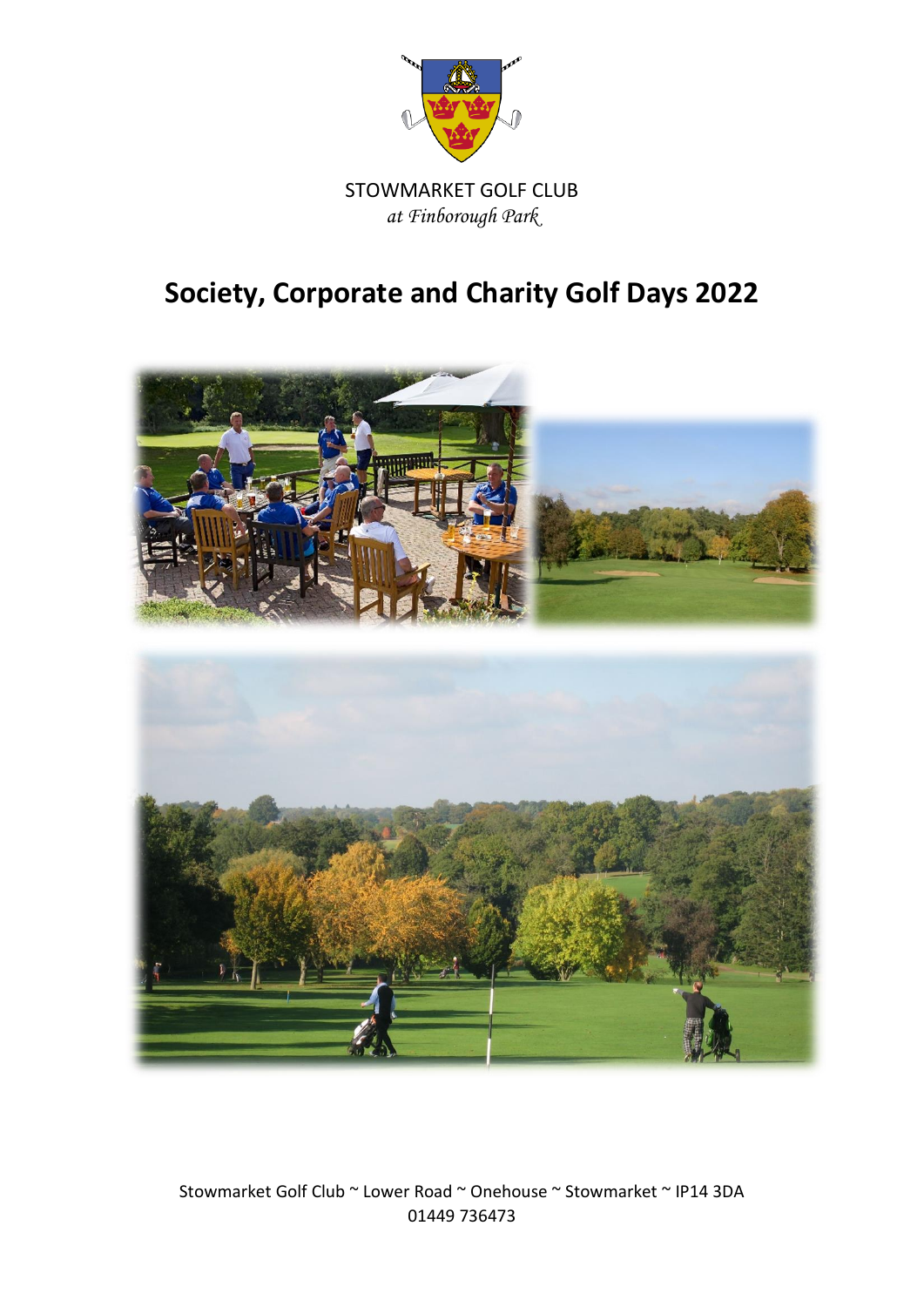

Stowmarket Golf Club is a fabulous venue for a golf day. Located just outside Stowmarket, a few minutes' drive from the A14, the club is easily accessible and yet is nestled deep in the beautiful Suffolk countryside. We offer a stunning parkland course, a welcoming clubhouse and great hospitality, and we have set aside Thursdays and Fridays (excluding Bank Holidays) from 1pm especially for you. From the time you book, we will strive to ensure that your day is perfect.

If you want to display banners or signs either outside the clubhouse or on the course, we would be happy to help you. Please let us know beforehand.

Our Society organiser will assist you with the planning of your day, and our Clubhouse team will ensure you and your guests receive a warm welcome, friendly service and fantastic food on the day itself.

For more information please call Nicola Hatfield on 01449 736473 (option 1) or e-mail office@stowmarketgolfclub.co.uk.

**Prices**

Green fee: £55.00

Unlimited Coffee on arrival: £2.00 Unlimited Coffee and Bacon roll: £5.95 Unlimited Coffee and Full English Breakfast: £10.95

1 Course: £12.50 (£18.45 with coffee and bacon roll on arrival)

2 Courses: £17.50 (£23.40 with coffee and bacon roll on arrival)

3 Courses: £23.50 (£29.45 with coffee and bacon roll on arrival)

Buggy hire: £25.00 per round Trolley hire: £5.00 per round Electric trolley hire: £10.00 per round New golf swing studio: £40.00 per hour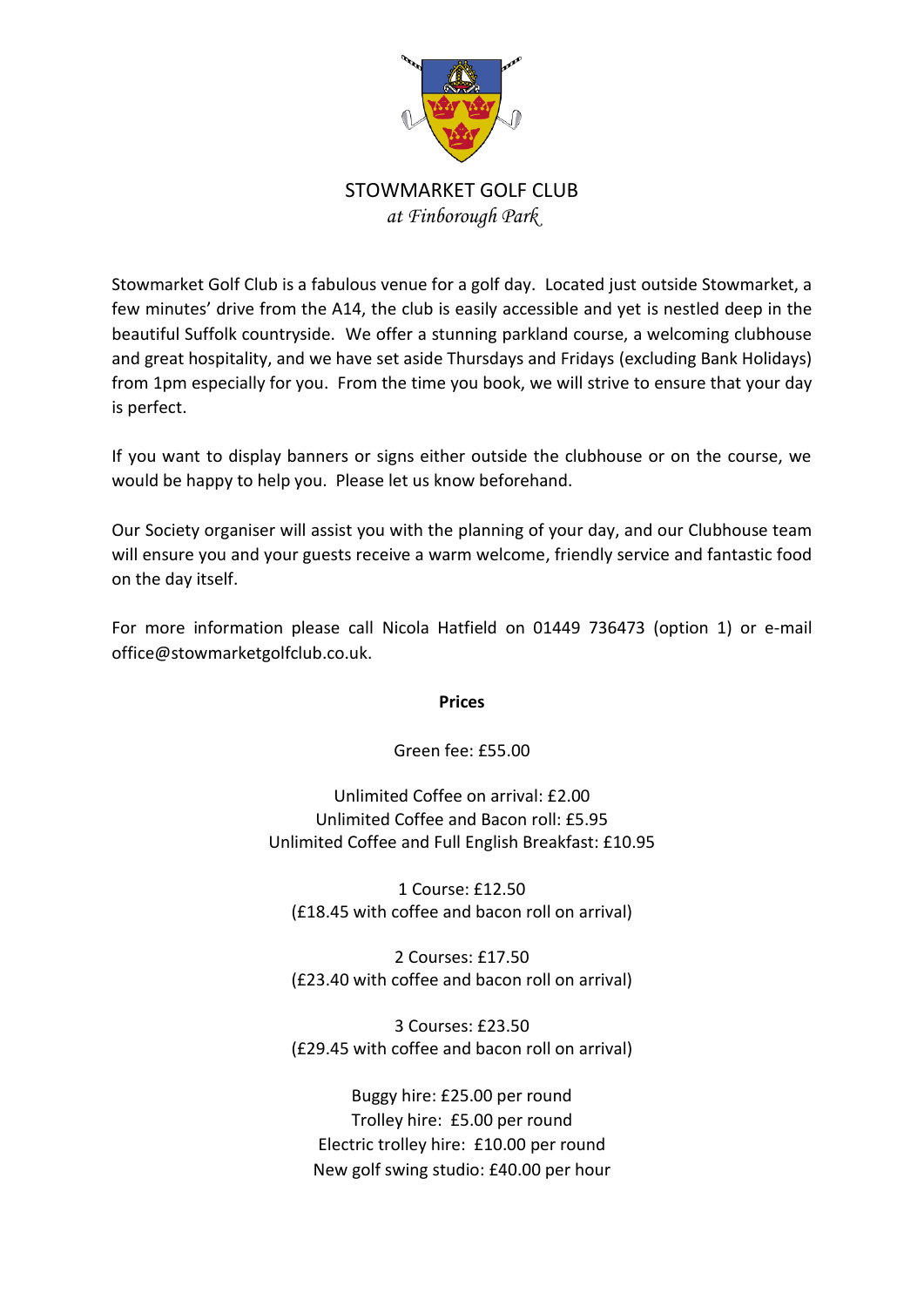

### **Menu**

**Dining Options** *One choice for each course for the entire group please*

Soup of the day Flaked salmon cocktail with tarragon mayonnaise Melon and Parma ham Mushrooms in a creamy garlic and white wine sauce Tomato and mozzarella salad

#### *ooOOoo*

Breaded pork escalope with sautéed potatoes and a garlic sauce Gammon with mashed potato and gravy Mexican chicken in a crispy tortilla served with rice Herb crusted haddock fillet with new potatoes and a vermouth sauce Vegetarian moussaka served with salad (v)

#### *ooOOoo*

Apple crumble with custard Hazelnut and chocolate slice served with cream Strawberry cheesecake served with cream Lemon meringue roulade served with fruit compote Eton mess

Tea/coffee and Mints

If you have a preference for a particular dish please contact us for a price. We can cater for special dietary requirements but please let us know in advance. We will be happy to provide any allergen information upon request.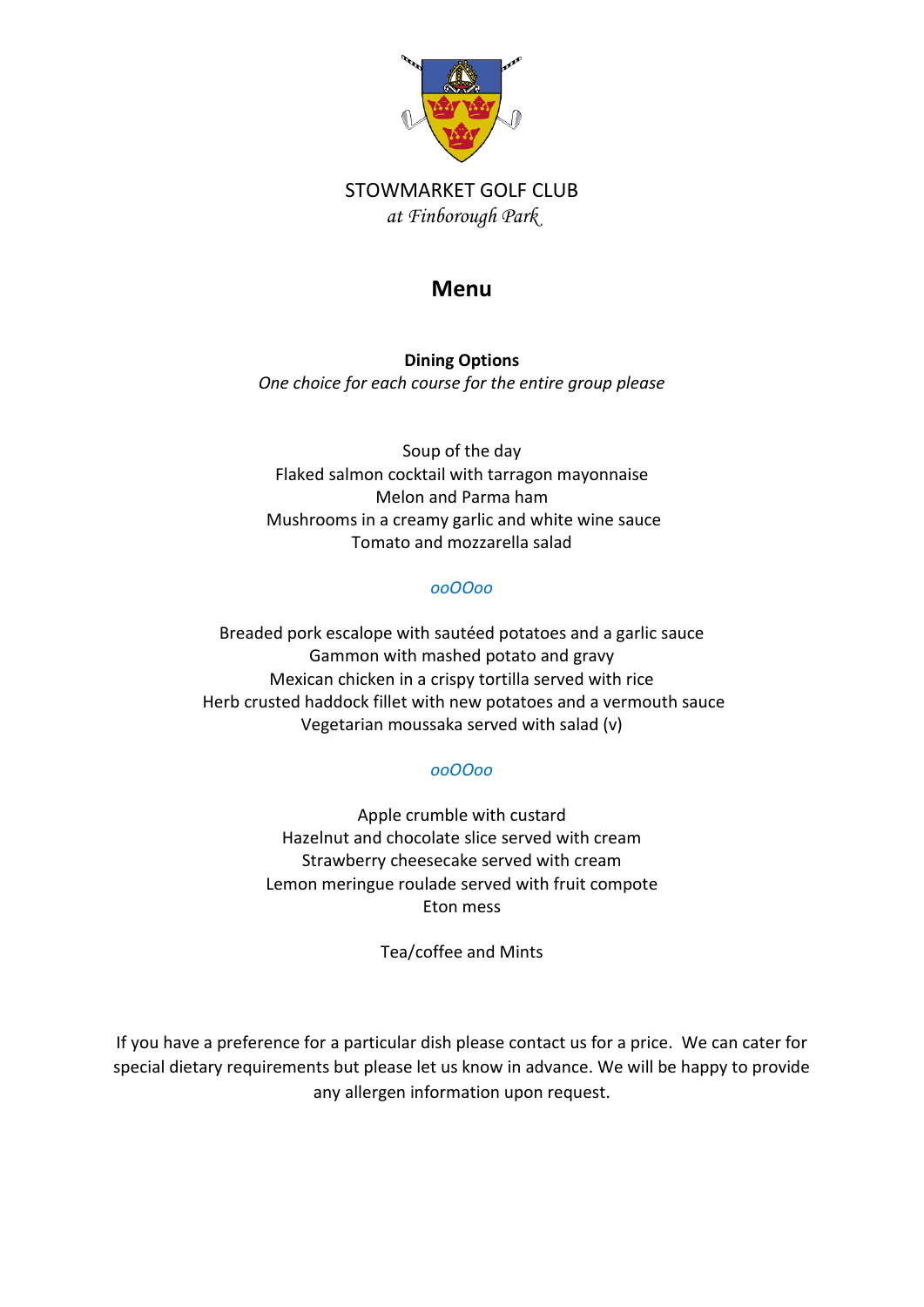

# **Ready Golf**

SGC has introduced the Ready Golf concept being promoted by the R&A to help speed up play around the course. There are a number of ways this can be done that mean some changes to the interpretation of the Rules of Golf and Etiquette we have all been schooled in for as long as we have played golf.

If players in a fourball each play their shots 5 seconds faster this could save 25 minutes over a round!

Ready golf is a commonly used term which indicates that players should play when they are ready to do so, rather than adhering strictly to the "farthest from the hole plays first" stipulation in the Rules of Golf.

Ready golf is not appropriate in match play due to the strategy involved between opponents and the need to have a set method for determining which player plays first. However, in stroke play formats it is only the act of agreeing to play out of turn to give one of the players an advantage that is prohibited.

#### **The principles of Ready Golf**

The term "ready golf" has been adopted by many as a catch-all phrase for a number of actions that separately and collectively can improve the pace of play:

- Shorter hitters playing first from the tee or fairway if longer hitters have to wait
- Hitting a tee shot 'out of turn' if the person with the honour is not ready to play
- Hitting a shot when safe to do so if a player farther away faces a challenging shot and is taking time to assess their options
- Hitting a shot before helping someone to look for a lost ball
- Putting out even if it means standing close to someone else's line
- Hitting a shot if a person who has just played from a greenside bunker is still farthest from the hole but is delayed due to raking the bunker
- When a player's ball has been hit over the back of the green, any player closer to the hole but chipping from the front of the green should play while the other player is having to walk to their ball and assess their shot
- At all times players should act sensibly to ensure that playing out of turn does not endanger other plays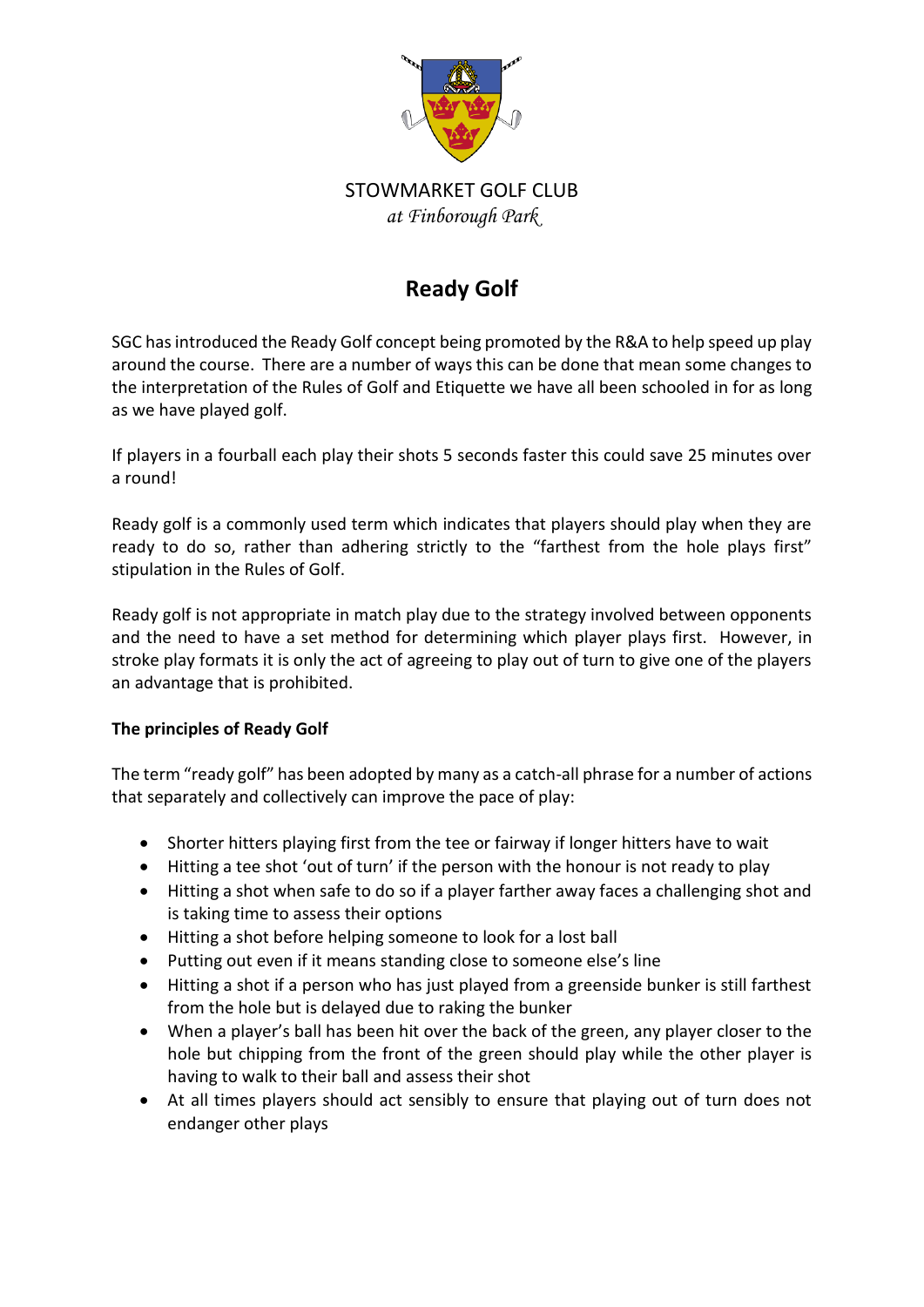

# **Booking Form**

| Society Name      |  |
|-------------------|--|
| Organiser's Name  |  |
| Address           |  |
|                   |  |
| Telephone number  |  |
| Email address     |  |
| Date of event     |  |
| Number of golfers |  |

| On arrival                | After playing   |  |
|---------------------------|-----------------|--|
| Tea and coffee only       | Starter choice: |  |
| Tea/coffee and bacon roll | Mains choice:   |  |
| Tea/coffee and breakfast  | Dessert choice: |  |

| On arrival                | )tv | After playing   |  |
|---------------------------|-----|-----------------|--|
| Tea and coffee only       |     | Starter choice: |  |
| Tea/coffee and bacon roll |     | Mains choice:   |  |
| Tea/coffee and breakfast  |     | Dessert choice: |  |

| Golf                          | Preferred time* |  |
|-------------------------------|-----------------|--|
| 18 holes a.m.                 |                 |  |
| 18 holes p.m.                 |                 |  |
| Additional 13 holes (£15 p/p) |                 |  |

*\*Preferred time will be allocated if possible but is not guaranteed.*

| Extras           | Qt۱ |                             |
|------------------|-----|-----------------------------|
| Buggy (1 round)  |     | <b>Starter</b>              |
| Buggy (all day)  |     | Longest drive               |
| Pull trolley     |     | Nearest the pin             |
| Electric trolley |     | Halfway house refreshments* |

| Extras           | Qty |                             | Y/N | Hole |
|------------------|-----|-----------------------------|-----|------|
| Buggy (1 round)  |     | Starter                     |     |      |
| Buggy (all day)  |     | Longest drive               |     |      |
| Pull trolley     |     | Nearest the pin             |     |      |
| Electric trolley |     | Halfway house refreshments* |     |      |

*\*Cost will depend on choice of refreshments.*